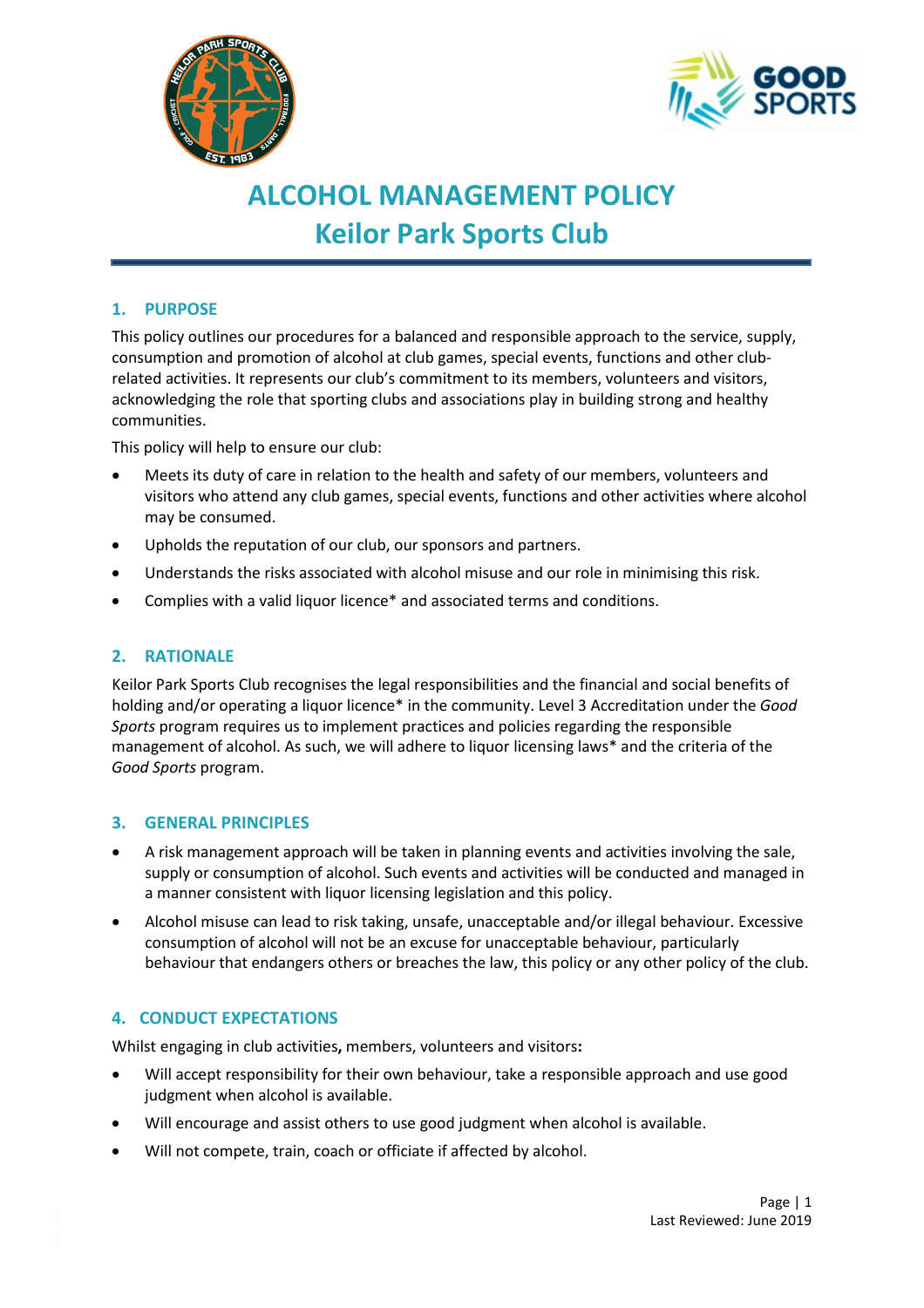



- Will not provide, encourage or allow people aged under 18 years to consume alcohol.
- Will not participate, pressure anyone or encourage excessive or rapid consumption of alcohol (including drinking competitions).
- Will not provide alcohol only as an award to a player or official for any reason.
- Will not post images on social media of themselves or others drinking alcohol irresponsibly at club-related activities.

## **5. ALCOHOL MANAGEMENT**

Our club will ensure that:

- A current and appropriate liquor licence\* is maintained.
- The club's liquor licence\* is displayed as near as practical to the entrance of the clubroom or beside the bar/canteen (as required by relevant state law).
- All mandatorily required liquor licence\* signage will be displayed in each area covered by the club's licence\*
- The names of Responsible Service of Alcohol (RSA) trained personnel will be displayed near the bar.
- Servers of alcohol will not consume alcohol when on duty.
- Information posters about ['Standard Drink measures](file://ADF-FILE/adf/Community%20Programs/Good%20Sports/MARKETING/Merchandise/Designs/2015/Double%20sided%20accreditation%20poster/ADF112%20Standard%20Drinks%20Poster%20A4%20ART-2_FINAL.pdf)' will be displayed prominently near where alcohol is served.
- An Incident Register will be maintained (at the bar/canteen) and any alcohol-related incidence will be recorded on the register.
- Substantial food (requiring preparation and/or heating) will be available when alcohol is available for more than 90 minutes and more than 15 people are present. Healthy food options will be provided, where possible.
- Alcohol is not advertised, promoted, served or consumed at junior games, events, functions or activities.

## **5.1 Service of Alcohol**

Alcohol will be served according to the club's liquor licence\* with the safety and well-being of members and visitors the priority. Our club will ensure:

- Only RSA trained bar servers with current qualifications will serve alcohol.
- Standard drink measures are used for non pre-packaged alcohol (e.g. drinks in glasses), where possible.
- Servers are aware of standard drink sizes and are competent in measuring standard drinks.
- The service of double measures of spirits is discouraged.
- People aged under 18 years do not serve alcohol.
- Excessive or rapid consumption of alcohol is not encouraged. This means we do not conduct happy hours, cheap drink promotions or drinking competitions.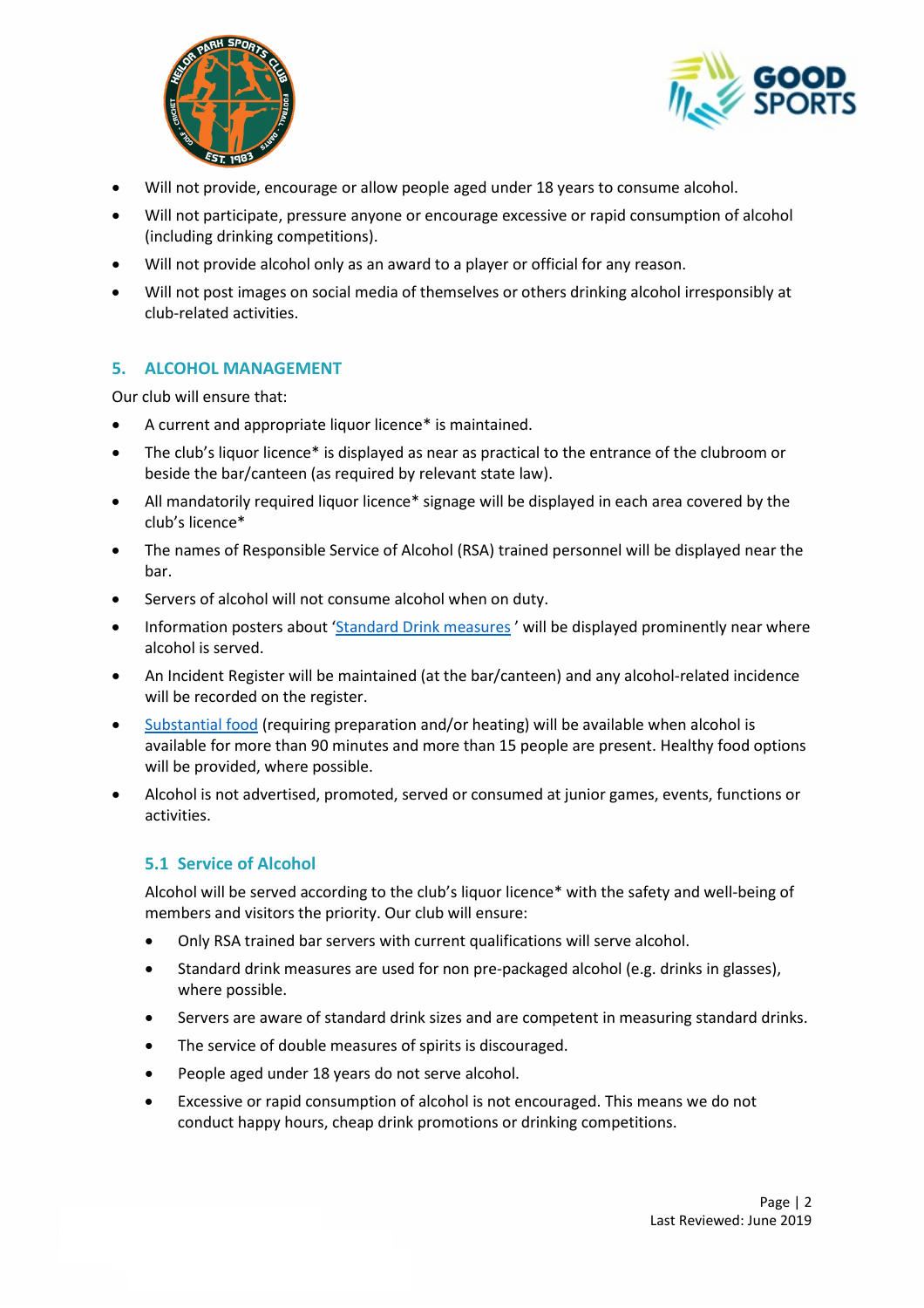



## **5.2 Intoxicated People**

For the purposes of this policy, a person is defined as in a **state of intoxication** if his or her speech, balance, co-ordination or behaviour is noticeably affected and there are reasonable grounds for believing that this is the result of the consumption of alcohol.

- Intoxicated people will not be permitted to enter our club premises.
- Alcohol will not be served to any person who is or appears intoxicated.
- Servers will follow RSA training procedures when refusing service to an intoxicated person.
- If a person becomes intoxicated (and is **not** putting other people at risk with their behaviour) the person will not be served alcohol but will be provided with water and options for safe transport home from our club, where available.
- If a person becomes intoxicated (and **is** putting other people at risk due to their behaviour) the person will be asked to leave our club premises immediately and offered safe transport options, where available. Police may also be contacted to remove the person, if required.
- Any alcohol-related incident and any action taken will be recorded in our club's incident register.

# **5.3 Underage Drinking**

- Alcohol will not be served to persons aged under 18 years.
- Bar servers and committee members will ask for proof of age whenever the age of a person requesting alcohol is in doubt.
- Only photo ID's will be accepted as 'proof of age'.
- Our club will not encourage the drinking of alcohol in the club change-rooms to reduce the risk of minors being served alcohol illegally.

# **5.4 Availability of Non-Alcoholic and Low Alcohol Drinks**

Our club recognises that not all club members may drink alcohol and alcohol is not the only revenue stream available. Our club actively encourages the sale of alternative products to that of alcohol and will ensure that:

- Water is provided free of charge (where available).
- At least four non-alcoholic drinks and one low-alcoholic drink option are always available and priced at least 10% cheaper than the cheapest full strength drink. Healthy drink options will be provided, where possible.
- Non-alcoholic drinks are clearly visible and adequate in variety and supply.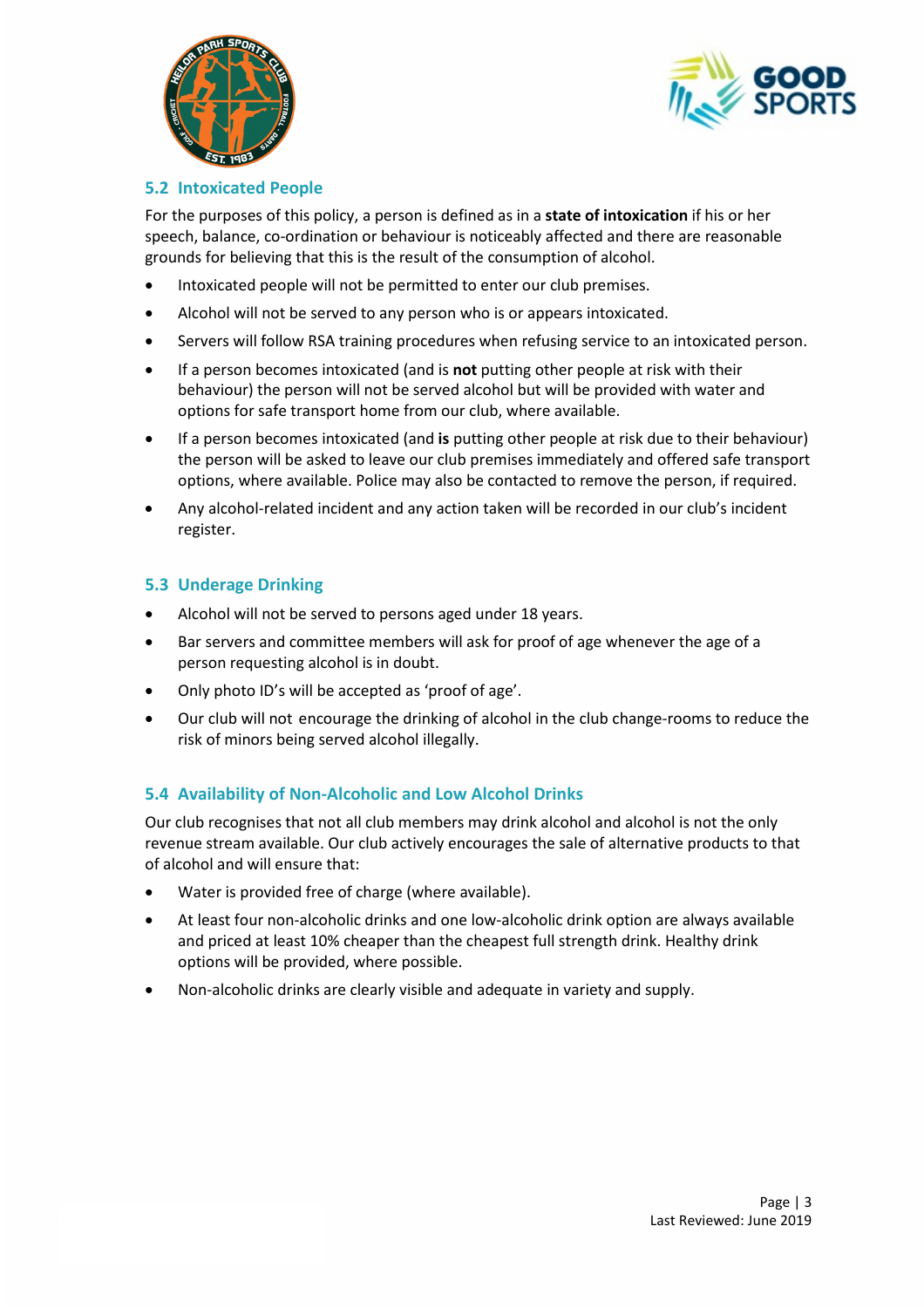



## **6. FUNCTIONS**

Our club will encourage safe celebrations and events by:

- Not conducting functions where a minimum amount of liquor sales is required.
- Not promoting or hosting 'all you can drink' functions.
- Not providing alcohol-only drink vouchers for functions.
- Limiting the number of drinks included in the price of function tickets to a maximum of four, as recommended by the Australian Health and Medical Research Council.

Advertisements for functions will promote safe celebrations by:

- Not overemphasising the availability of alcohol or referring to the amount of alcohol available.
- Not encouraging rapid drinking or excessive drinking.
- Giving equal reference to the availability of non-alcoholic drinks.
- Displaying a clear start and finish time for the function.
- Including a safe transport message, where possible and relevant.

## **7. SAFE TRANSPORT**

Our club recognises that driving under the influence of alcohol and/or drugs is hazardous to individuals and the wider community. Accordingly, our club implements a Safe Transport Policy that is reviewed regularly in conjunction with this Alcohol Management Policy. We ask that all attendees at our functions plan their transport requirements to ensure they arrive home safely and prevent driving under the influence of alcohol.

## **8. CLUB TRIPS**

Our club will monitor and ensure any club trips, particularly end of season player trips, strictly adhere to responsible behaviour and alcohol consumption in accordance with the principles of this policy and the values of the club.

## **9. AWARDS/PRIZES**

Our club will avoid providing [awards](http://goodsports.com.au/resources/alternatives-alcohol-prizes/) (e.g. at end of season presentations) and fundraising prizes that have an emphasis on alcohol as a reward.

## **10. PROMOTING THIS POLICY AND RESPONSIBLE USE OF ALCOHOL**

Our club will:

- Educate members, volunteers and visitors about our policy and the benefits of having such a policy.
- Ensure this policy is easily accessible and will promote it via our website, newsletters, social media and functions.